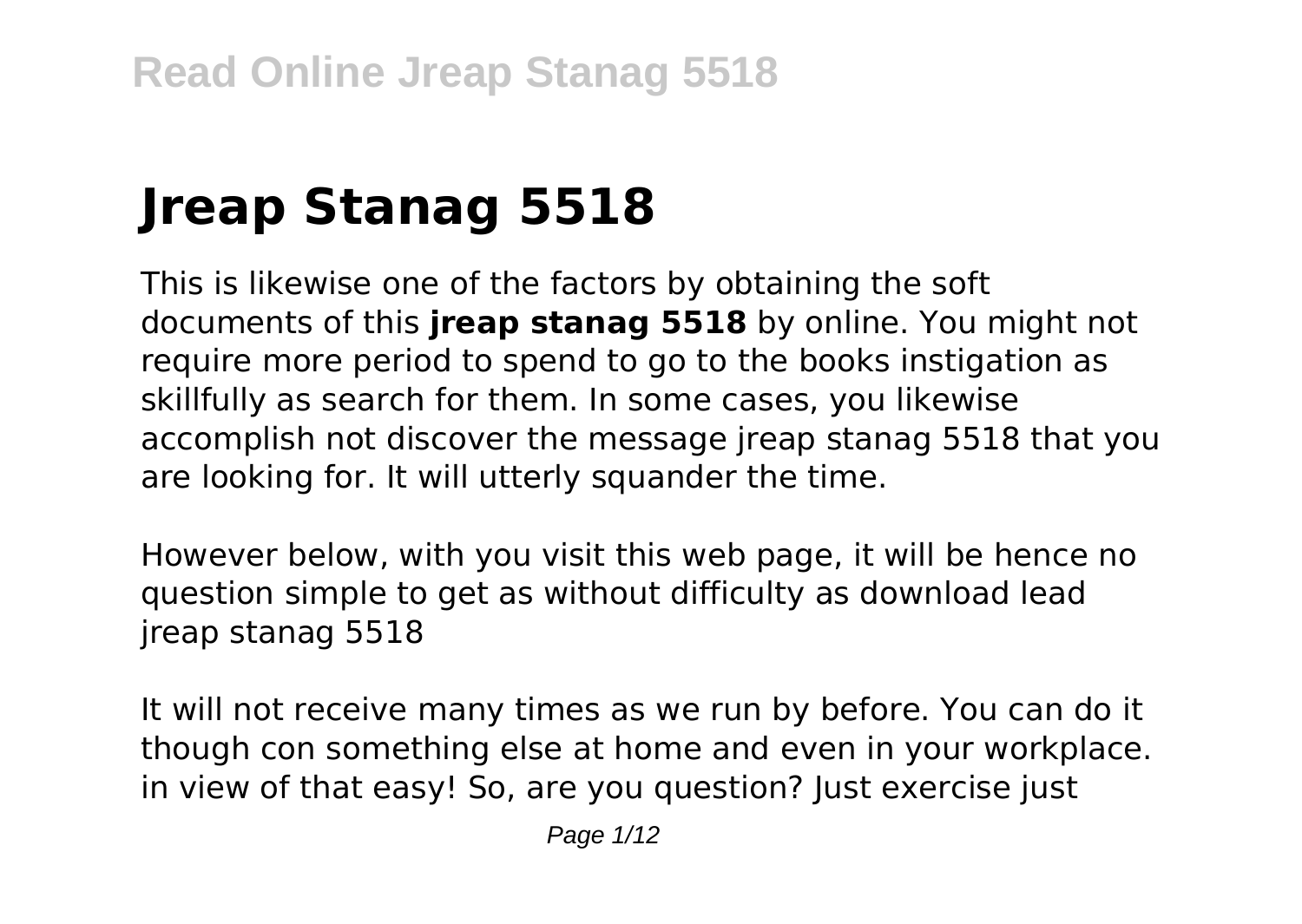what we present below as competently as evaluation **jreap stanag 5518** what you later to read!

Kobo Reading App: This is another nice e-reader app that's available for Windows Phone, BlackBerry, Android, iPhone, iPad, and Windows and Mac computers. Apple iBooks: This is a really cool e-reader app that's only available for Apple

#### **Jreap Stanag 5518**

NATO - STANAG 5518 JOINT RANGE EXTENSION APPLICATION PROTOCOL (JREAP) - ATDLP-5.18 EDITION B VERSION 2 active, Most Current Details. History. Organization: NATO: Publication Date: 26 April 2019: Status: active: Document History. STANAG 5518 April 26, 2019 JOINT RANGE ...

### **NATO - STANAG 5518 - JOINT RANGE EXTENSION APPLICATION** ... Page 2/12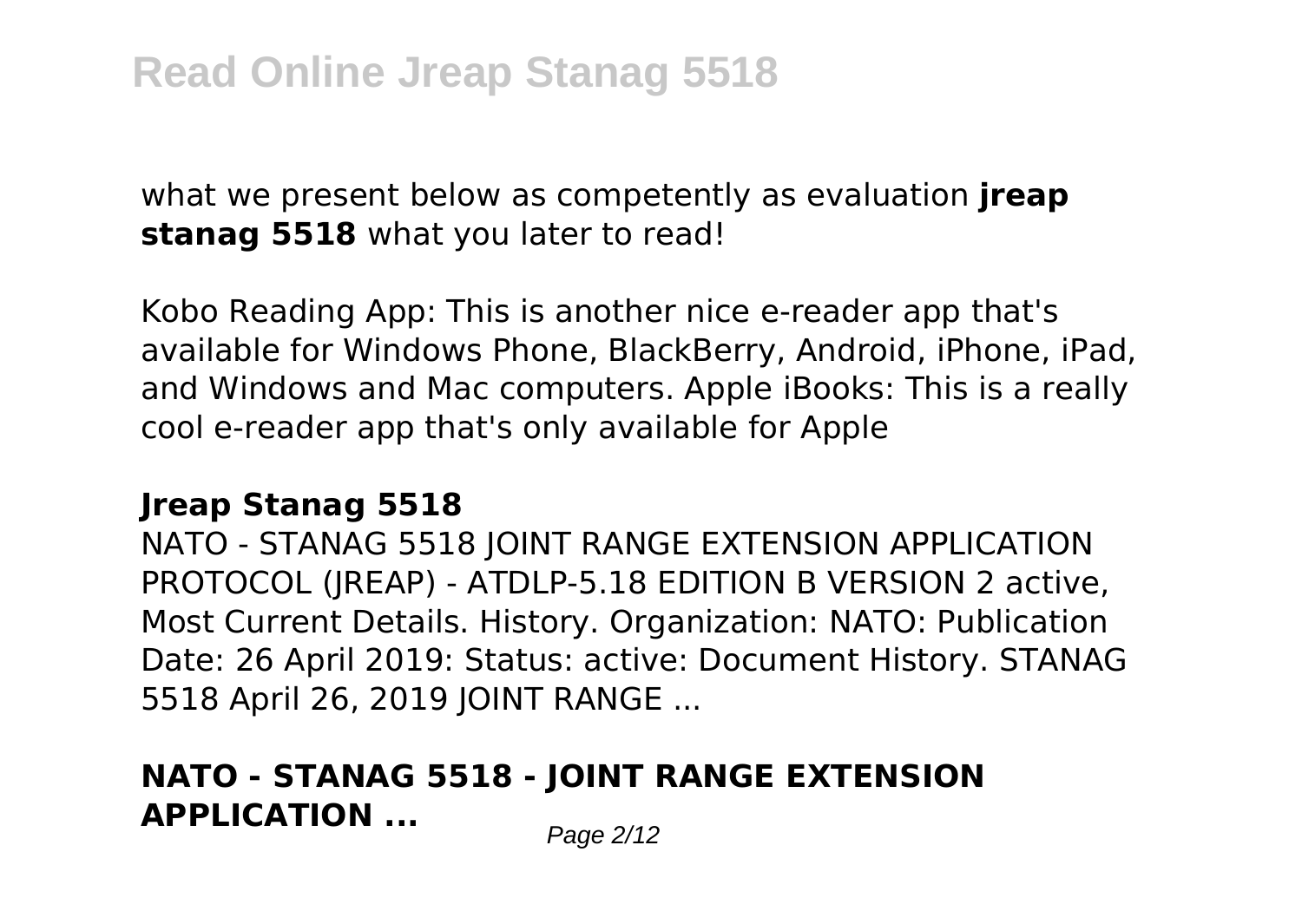JREAP is documented in U.S. Military Standard (MIL-STD) 3011 and NATO Standardization Agreement (STANAG) 5518, "Interoperability Standard for the Joint Range Extension Applications Protocol (JREAP)." Purpose. JREAP was developed due to the need to communicate data over long distances without degradation to the

#### **JREAP - Wikipedia**

STANAG 5518 Ed 1 Date 2014-03-14 Version. Title Standard for Joint Range Extension Application Protocol (JREAP) Applicability. This document defines a generalized application protocol, designated as the Joint Range Extension Applications Protocol (JREAP).

#### **Nato Stanag5518ed1**

Title: Jreap Stanag 5518 Author: www.wakati.co-2020-11-13T00:00:00+00:01 Subject: Jreap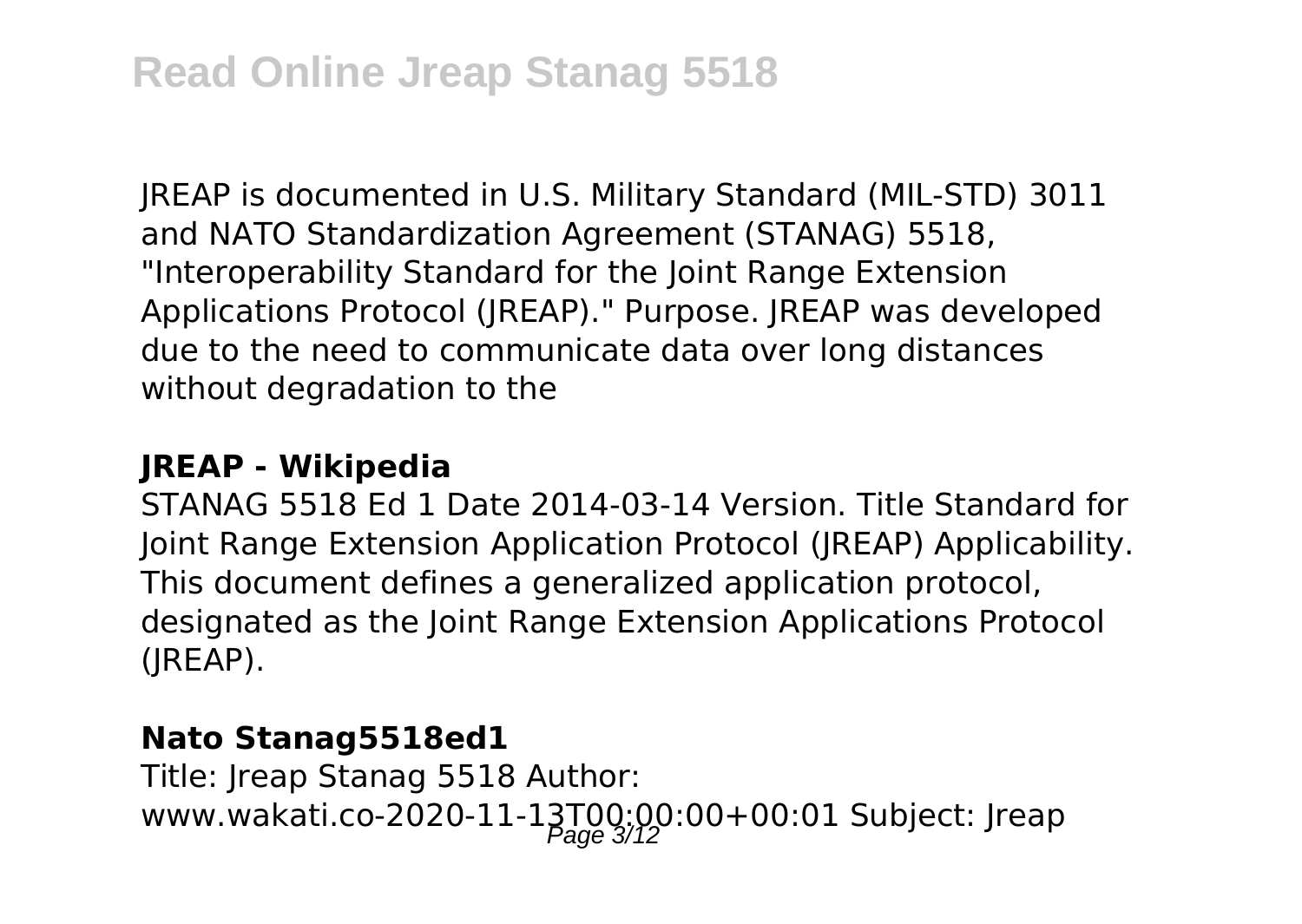Stanag 5518 Keywords: jreap, stanag, 5518 Created Date: 11/13/2020 10:15:57 AM

#### **Jreap Stanag 5518 - wakati.co**

The Joint Range Extension Applications Protocol ("JREAP") as defined by MIL-STD-3011 (JREAP A, JREAP B and JREAP C) and STANAG 5518 extends the range of Tactical Data Link such as Link 16. It allows tactical data messages to be transmitted over long-distance networks and beyond Line of Sight (LOS), e.g.

#### **Jreap Stanag 5518 - integ.ro**

The Joint Range Extension Applications Protocol ("JREAP") extends the range of Tactical Data Link by permitting tactical data messages to be transmitted over long-distance networks, e.g. satellite links. JREAP is documented in MIL-STD-3011 and STANAG 5518, "Interoperability Standard for the Joint Range Extension Applications Protocol (JREAP)." 1 Purpose 2 JREAP A 3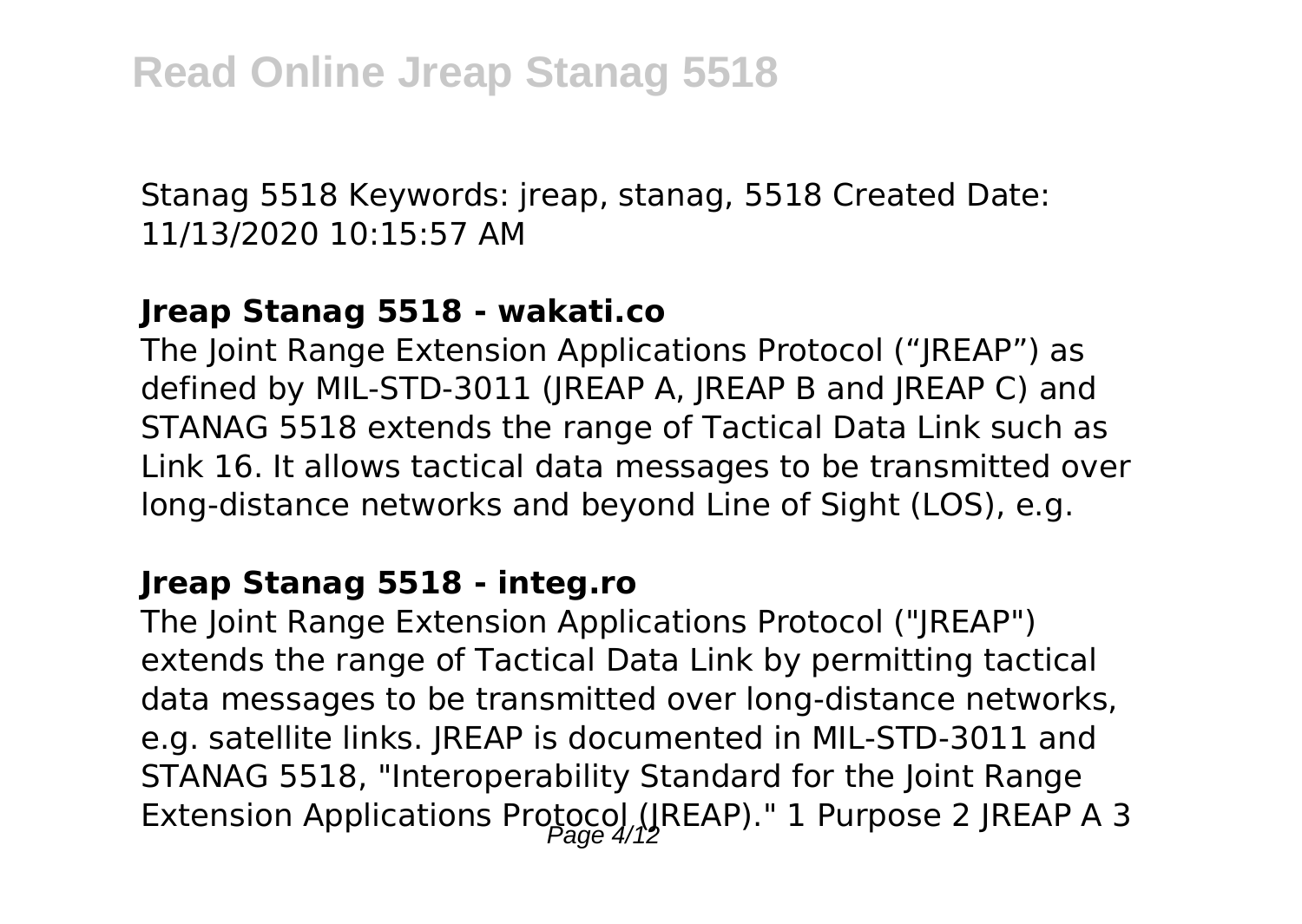JREAP B 4 JREAP C 5 MIL-STD ...

### **JREAP | Military Wiki | Fandom**

STANAG (RD) 5518 Ed 2 Date 2015-12-17 Version. Title Standard for Joint Range Extension Application Protocol (JREAP) - ATDLP-5.18 Edition A. Covered Standards. Standard for Joint Range Extension Application Protocol (JREAP) (NATO ATDLP-5.18 Ed A Ver 1:2015) Responsible Party. Name C3B CaP1 Tactical Datalink Capability Team.

#### **Nato Stanag5518ed2**

JREAP is based on U.S. Military Standard (MIL-STD) 3011 and NATO Standardization Agreement (STANAG) 5518, "Interoperability Standard for the Joint Range Extension Applications Protocol (JREAP)". JREAP as an application protocol. enables the transmission of tactical data link messages over media that was not originally designed for TDLs including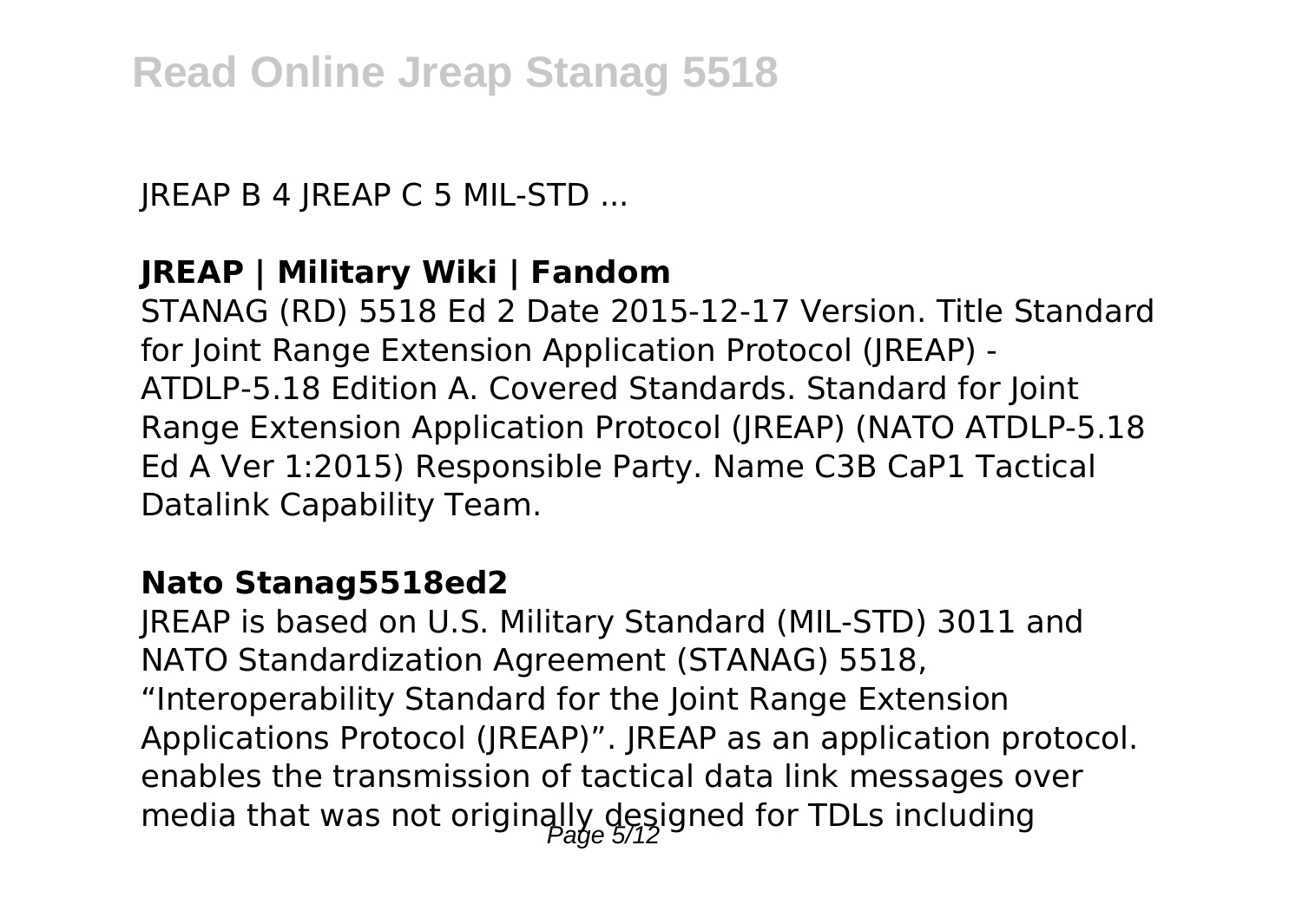satellite links, Point to Point and modern ...

#### **JREAP Training | Joint Range Extension Applications ...**

Download Free Jreap Stanag 5518 Jreap Stanag 5518 This is likewise one of the factors by obtaining the soft documents of this jreap stanag 5518 by online. You might not require more mature to spend to go to the books inauguration as with ease as search for them. In some cases, you likewise accomplish not discover the revelation jreap stanag ...

#### **Jreap Stanag 5518 - ufrj2.consudata.com.br**

What is JREAP? The Joint Range Extension Applications Protocol ("JREAP") as defined by MIL-STD-3011 (JREAP A, JREAP B and JREAP C) and STANAG 5518 extends the range of Tactical Data Link such as Link 16.It allows tactical data messages to be transmitted over long-distance networks and beyond Line of Sight (LOS), e.g. satellite links.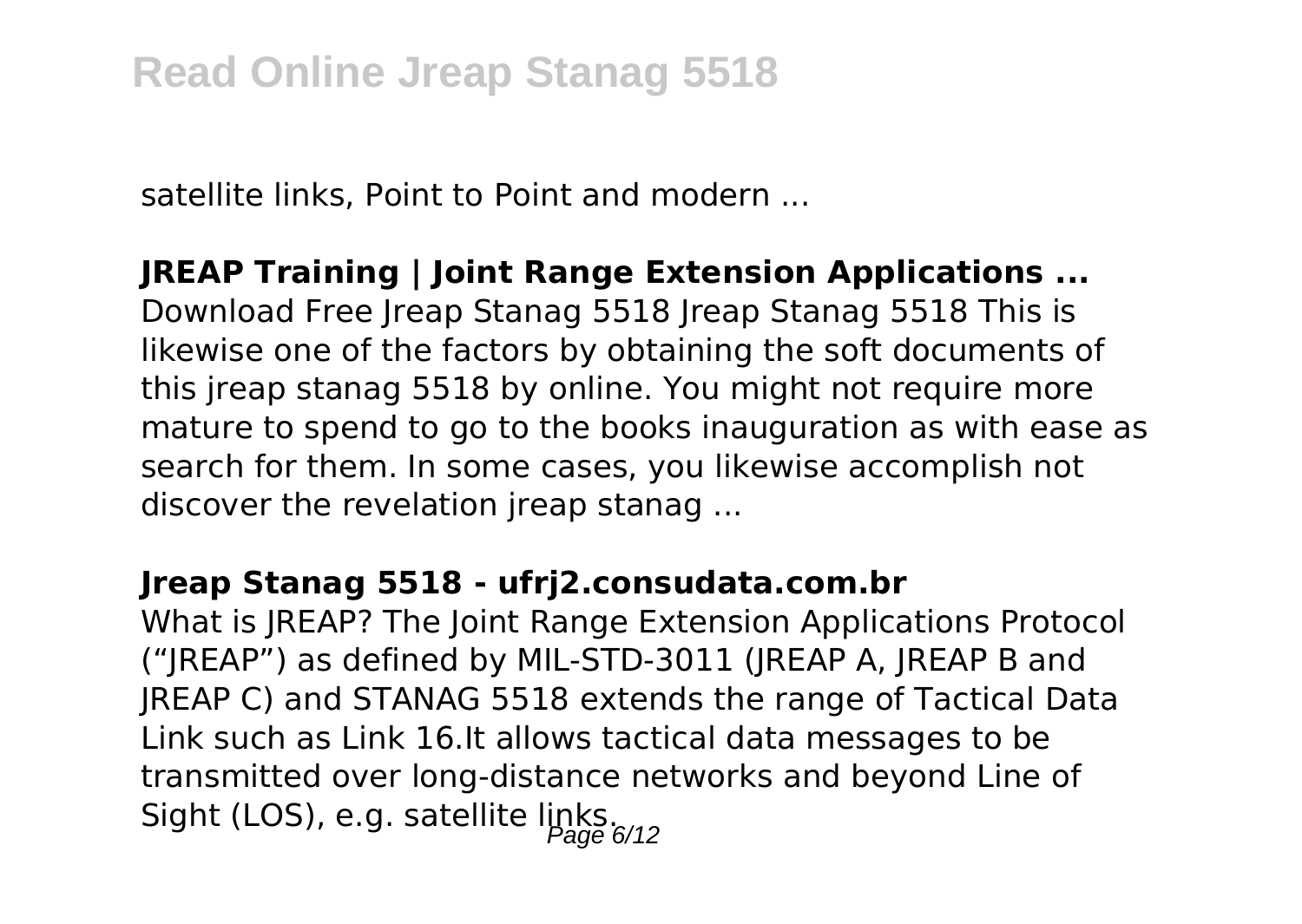#### **Link 16 Tutorial - Tonex Training**

Mil-JRE is an implementation Joint Range Extension Application Protocol (JREAP) defined in MIL-STD-3011 (STANAG 5518). FUNCTIONS. Range extension for tactical data. Interconnects two or more tactical data links. Removes dependency on MIDS terminals. Overcomes Line of Sight issues on MIDS terminals.

#### **Mil-JRE – Milsoft Software Technologies**

(STANAG 5516 – MIL-STD6016 equiv.) Link 22. Link 22 (STANAG 5522) Link 11. STANAG 5511 – MIL-STD-6011 equiv. JREAP-C. STANAG 5518 – MIL-STD-3011. STANAG 5518 – MIL-STD-3011. For Missile Battery Interface, such as Link 11B, ATDL-1, UDL, Link 1 (NATO CRC) Λ-Link. National Data Link (NDL customizable to satisfy specific end user requirements)

# Universal Link System - (ULS) Data Link Processors -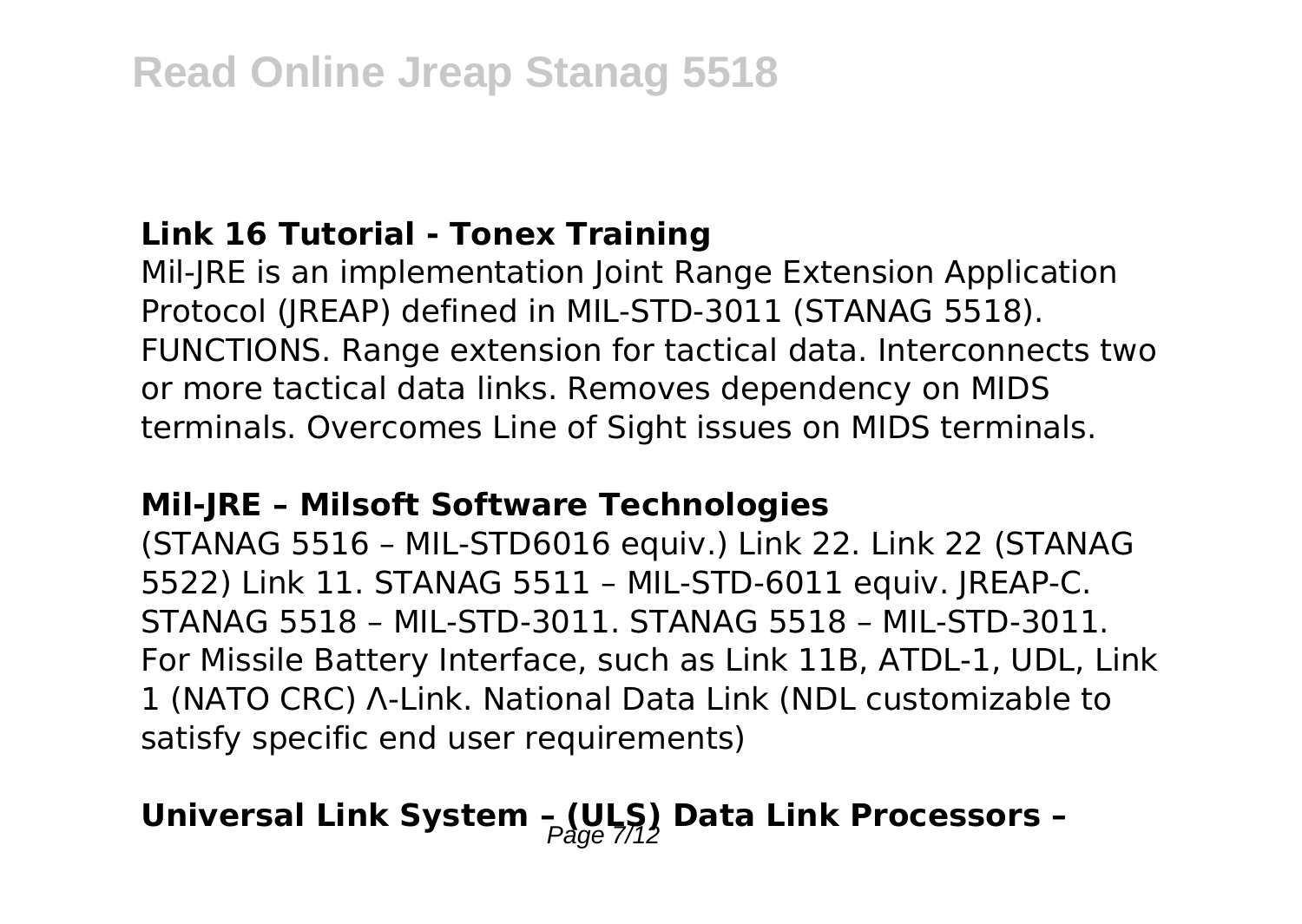#### **Scytalys**

Standard for Joint Range Extension Application Protocol (JREAP) NATO ATDLP-5.18 Ed A Ver 1:2015 / STANAG (RD) 5518 Ed 2: FMN4-PROPOSED-PR: C3B CaP1 TDL CaT: Tactical Data Exchange - Link 16 - ATDLP-5.16 Edition B: NATO STANAG 5516 FT Ed 8: FMN4-PROPOSED-PR:

#### **1.3. Technical Services**

Joint Range Extension Applications Protocol Training or JREAP Training is a 4-day course covering details of JREAP-A or Announced Token Passing protocol for half-duplex communications, JREAP-B or synchronous or asynchronous pointto-point mode of the JREAP, and JREAP-C using the Internet Protocol (IP) in conjunction with UDP or TCP.

## **Joint Range Extension Applications Protocol Training (JREAP)** Page 8/12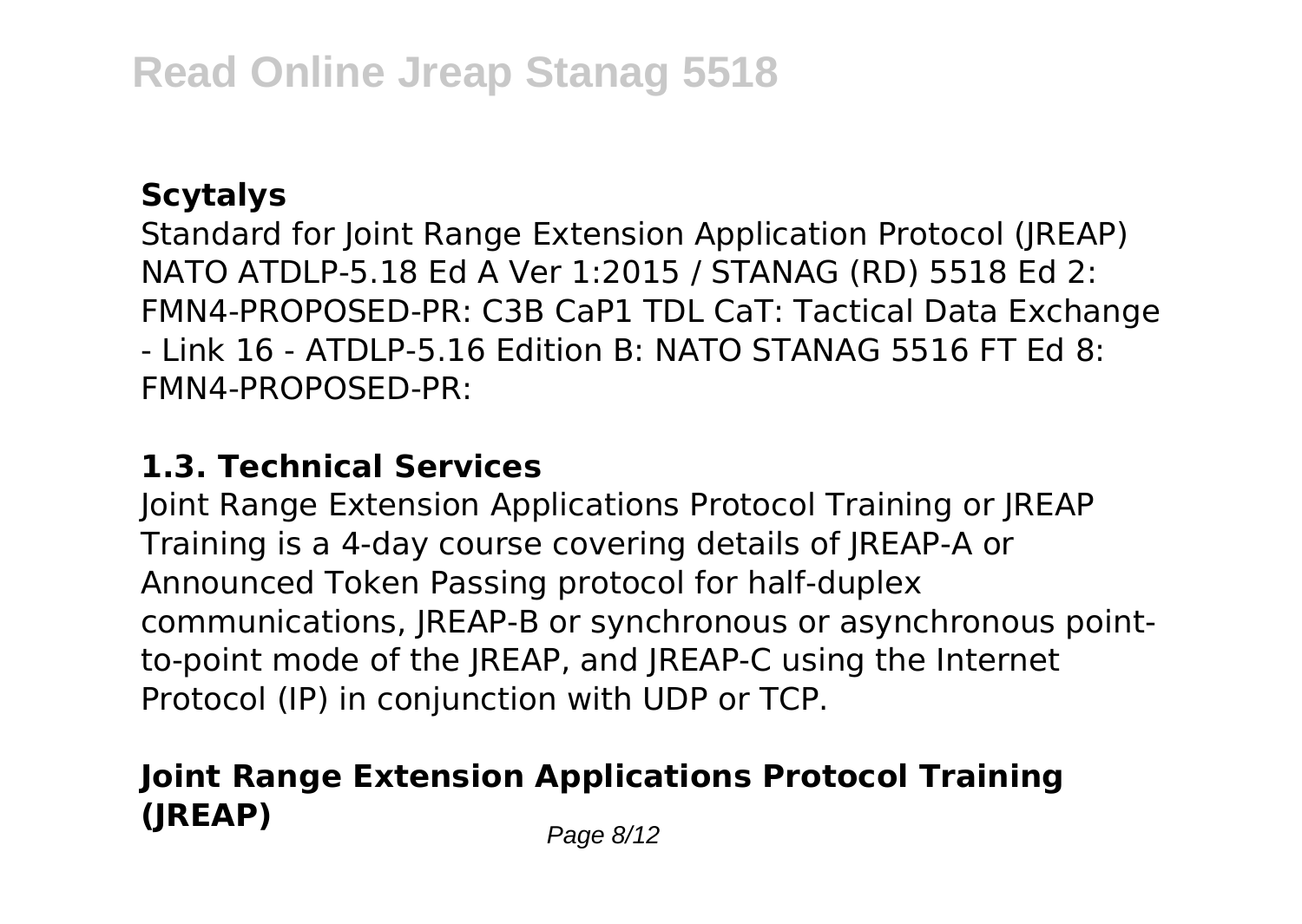JREAP is documented in U.S. Military Standard (MIL-STD) 3011 and NATO Standardization Agreement (STANAG) 5518, "Interoperability Standard for the Joint Range Extension Applications Protocol (JREAP)." In NATO, a STANdardization AGreement ( STANAG ) defines processes, procedures, terms, and conditions for common military or technical procedures or equipment between the member countries of the ...

#### **JREAP - WikiMili, The Free Encyclopedia**

Documented in MIL-STD-3011 and STANAG 5518 Interoperability Standard, the IREAP extends the tactical data link (TDL) range by enabling transmission of tactical data over long-distance networks, without degradation to the message format or content.

**USAF evaluates new joint range extension applications ...** STANAG 5518: Joint Range Extension Applications Protocol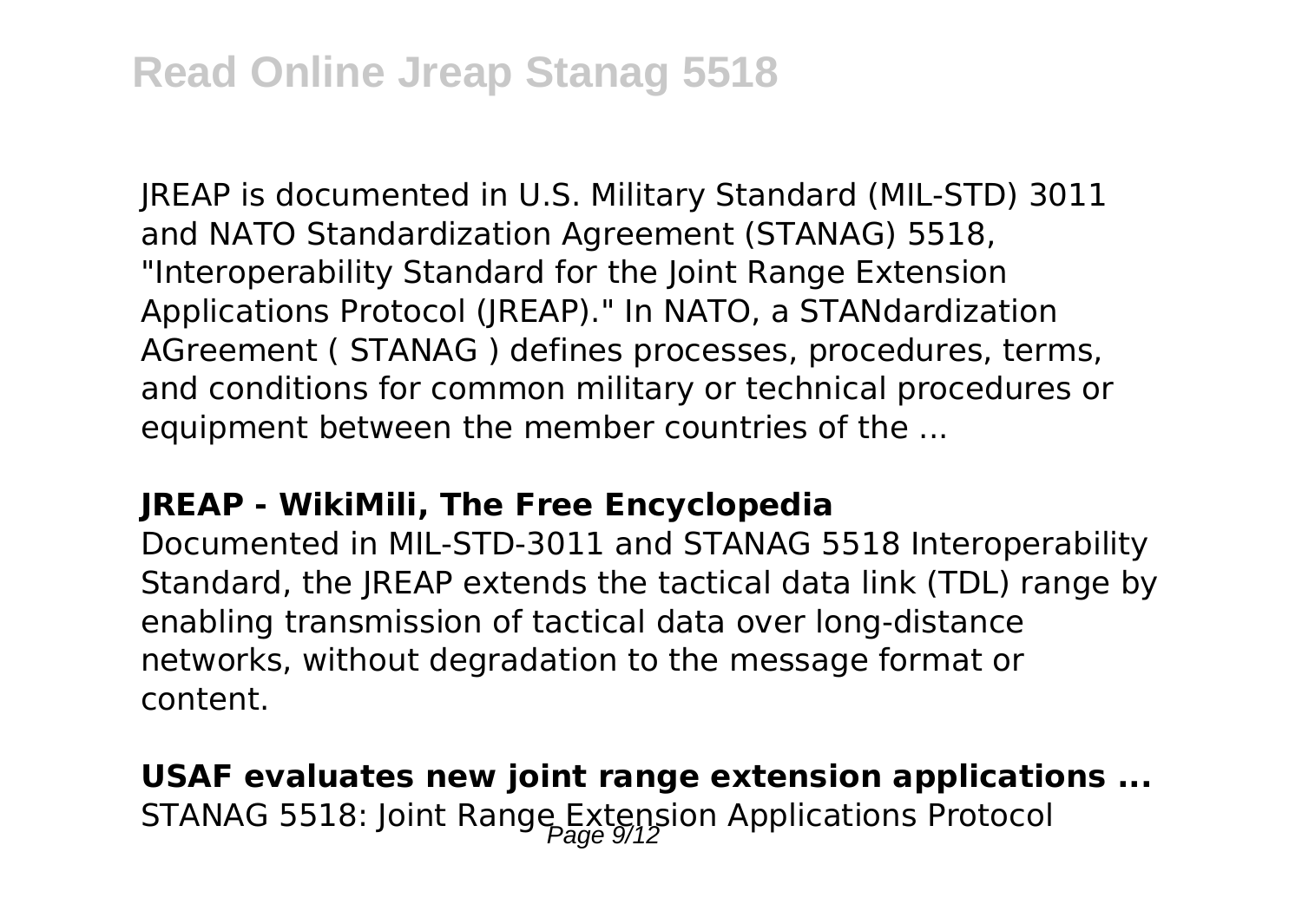(JREAP), a Tactical Data Link (TDL) protocol STANAG 5524 : NATO Interoperability Standards and Profiles, a catalogue of relevant information and communication technology standards

#### **Standardization Agreement - Wikipedia**

Joint Range Extension Applications Protocol Training (JREAP) Course – Hands-on. Joint Range Extension Applications Protocol Training, JREAP Training is a 4-day JREAP course covering details of JREAP-A or Announced Token Passing protocol for half-duplex communications, JREAP-B or synchronous or asynchronous pointto-point mode of the JREAP, and JREAP-C using the Internet Protocol (IP) in ...

#### **Joint Range Extension Applications Protocol Training (JREAP)**

JREAP is documented in U.S. Military Standard (MIL-STD) 3011 and NATO Standardization Agreement (STANAG) 5518,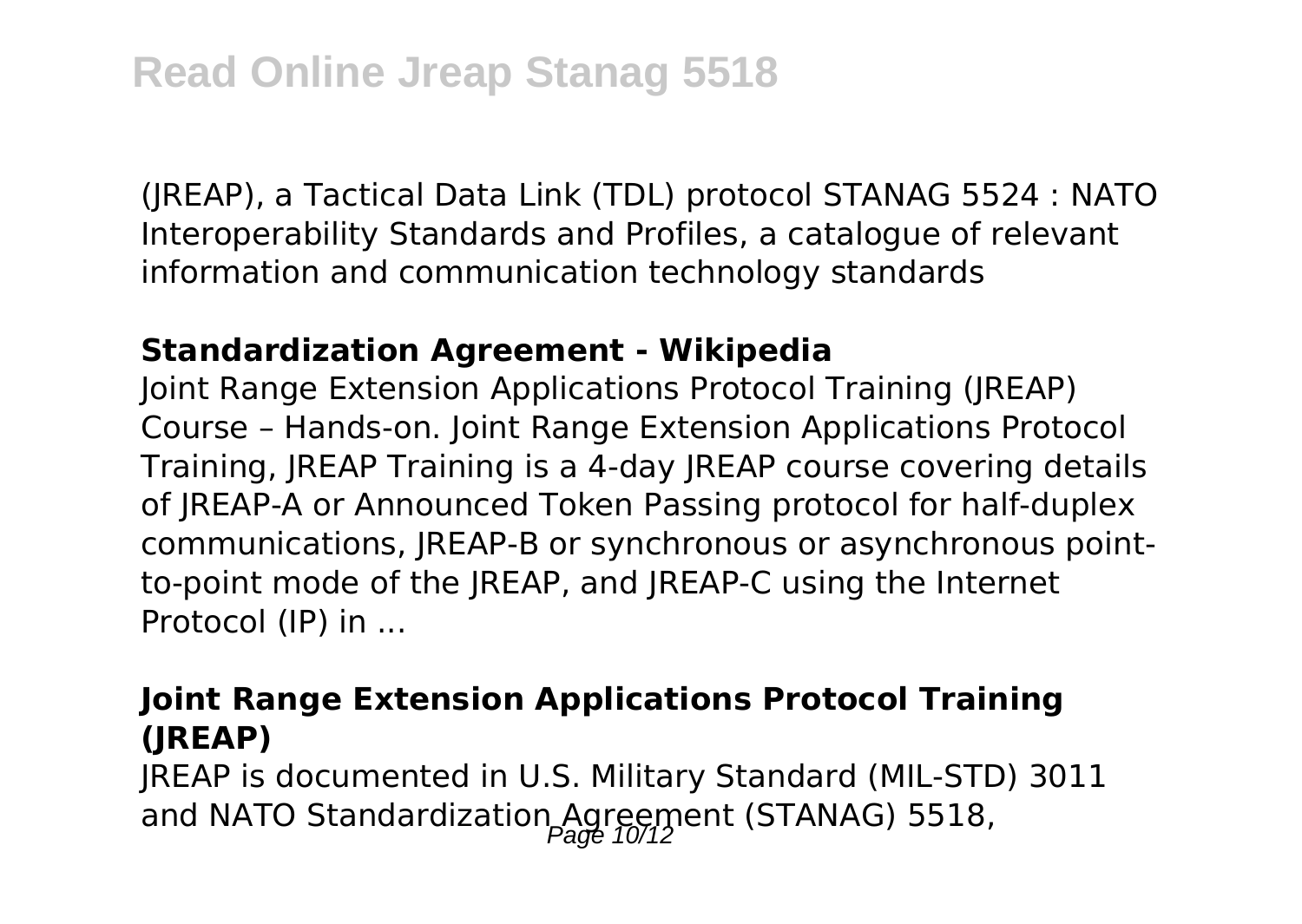"Interoperability Standard for the Joint Range Extension Applications Protocol (JREAP)." List of NATO country codes NATO Standardization Office NATO Joint Military Symbology Picatinny rail Ranks and insignia of NATO

#### **JREAP**

STANAG 4677 Ed 1 FMN4-PROPOSED-PR CNAD, AC/225 NAAG, LCGDSS Standard for Joint Range Extension Application Protocol (JREAP) NATO ATDLP-5.18 Ed A Ver 1:2015 / STANAG (RD) 5518 Ed 2 FMN4-PROPOSED-PR C3B CaP1 TDL CaT Tactical Data Exchange - Link 16 - ATDLP-5.16 Edition B NATO STANAG 5516 FT Ed 8 FMN4-PROPOSED-PR C3B CaP1 TDL CaT Symbology Services

Copyright code: <u>d41d8cd98f00b204e9800998ecf8427e</u>.<br>Page 11/12